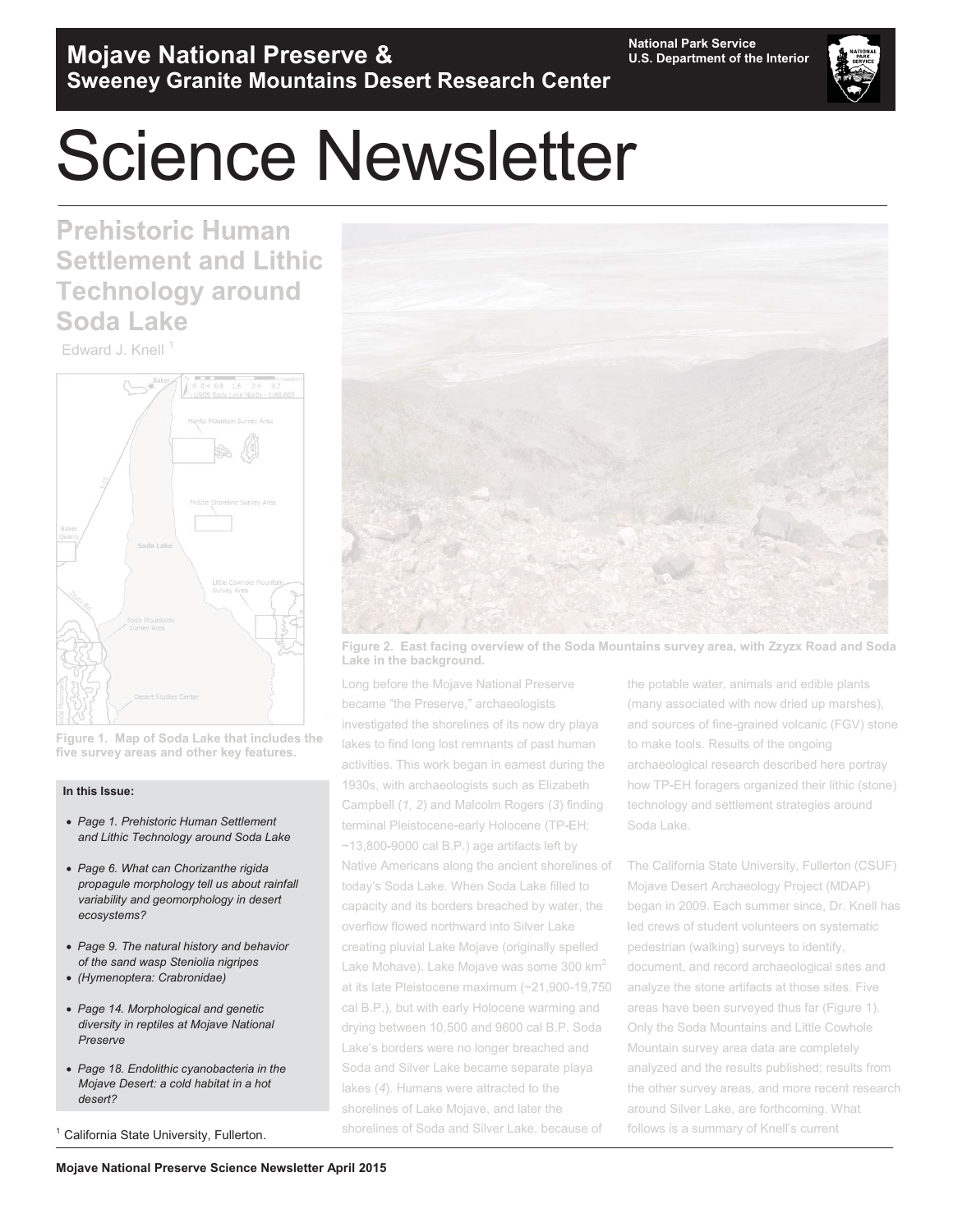Mountain), and even more recently surveyed areas around Silver Lake. Expanding the survey sample to include Soda and Silver Lake will facilitate broad understanding of TP-EH technological organization and settlement around all of Lake Mojave. Beyond survey work, other ongoing studies seek to: 1) increase the sample of XRF-sourced lithic materials to better XRF-sourced lithic to better document mobility and land use strategies; and *2)* improve understanding of Lake Mojave's Mojave's paleoenvironmental history through collaborative research with Dr. Matthew Kirby (CSUF Kirby (CSUF Department of Geological Sciences). These and other planned studies hopefully will provide provide significant clues regarding past human lifeways around Lake Mojave, and develop context to more fully integrate Lake Mojave into regional discussions of TP-EH lifeways in the Mojave Desert and Great Basin. discussions of TP-EH lifeways in the Moj<br>Desert and Great Basin.<br>*References*<br>1. E. W. C. Campbell, Archaeological

#### *References*

- Problems in the Southern California Deserts. Am. Antiq. 1, 295-300 (1936). (1936).
- 2. E. W. C. Campbell, et al., Eds., The 2. E. W. C. Campbell, et al., Eds., The<br>Archaeology of Pleistocene Lake Mohave: A Symposium. (Southwest Museum Papers, No. 11, Los Angeles, 1937). 1937).
- M. J. Rogers, Early Lithic Industries of the Lower Basin of the Colorado River and Adjacent Areas. San Diego Museum of Man Papers, Vol. 3. (Ballena Press, Ramona, CA, 1939). 1939). 3. asin of the Colorado River and<br>t Areas. San Diego Museum of M<br>Vol. 3. (Ballena Press, Ramona,
- 4. S. G. Wells, W. J. Brown, Y. Enzel, R. Y. Anderson, L. D. McFadden, in Paleoenvironments and Paleohydrology of the Mojave and Southern Great Basin Deserts, Y. Enzel, S. G. Wells, N. Lancaster, Eds. (Geological Society of Society of America Special Paper 368, 2003), pp. 79- 114. 114. 4. Anderson, L. D. McFadden, in<br>
2. Paleoenvironments and Paleohydrology of Am. Bull. 70, 1509-1548 (1959).<br>
2. D. Walker, B. R. Wardlaw, Implications<br>
Deserts, Y. Enzel, S. G. Wells, N. Paleozoic and Mesozoic Rocks in the So
- 5. E. J. Knell, Terminal Pleistocene-Early Holocene Lithic Technological Organization around Lake Mojave, California. J. Field Field Archaeol. 39, 213-229 (2014). (2014).
- 6. E. J. Knell, L. C. Walden-Hurtgen, M. E. Kirby, Terminal Pleistocene-Early Holocene Spatio-Temporal and Settlement Patterns Patterns around Pluvial Lake Mojave, California. J. J. CA. GB. Anthro. 34, 43-60 (2014). (2014). 6.
- L. T. Grose, Structure and Petrology of the Northeast Part of the Soda Mountains, San

### What can *Chorizanthe rigida* propagule morphology tell us about rainfall variability and geomorphology in desert ecosystems?

Alejandra Martínez-Berdeja and Exequiel Ezcurra<sup>1</sup>

Serotinous plants are ones that retain seeds and can delay seed dispersal for several months or even years (*1*). Desert serotinous species have different dispersal syndromes and many have seed release mechanisms triggered by rainfall. For instance, some plants, like *Oenothera deltoides,* that grow on sand dunes or *Eremothera boothii* that grows in sand washes, form lignified structures with capsules that release seeds in response to rainfall. Another interesting seed retention syndrome is that of the desert spineflower *Chorizanthe rigida*, a short desert annual whose lignified seed-retaining structures remain in the field for several years before releasing propagules with rainfall (Figure 1). *C. rigida* is common in desert pavements and is distributed across the North American desert region (*2, 3, 4*). The objective of this article is to explore the ecological and evolutionary significance of seed retention in desert serotinous species with specific focus on *C. rigida*.

Bernardino County, California. Geol. Soc. Am. Bull. 70, 1509-1548 (1959). (1959).

- 8. J. D. Walker, B. R. Wardlaw, Implications of Paleozoic and Mesozoic Rocks in the Soda Soda Mountains, Northeastern Mojave Desert, Mountains, Northeastern Mojave Desert,<br>California, for Late Paleozoic and Mesozoic Cordilleran Orogenesis. Geol. Soc. Am. Bull. Soc. 101, 1574-1583 (1959). (1959).
- 9. L. R. V. Joesink-Mandeville, C. Cameron, R. Douglas, "Lake Mojave Archaeological Report, 1979 Fall Season" (California State State University, Fullerton, Department of Anthropology, 1980). 1980). 9.
- 10. J. L. Semenza, thesis, California State University, Los Angeles (1984). (1984).
- 11. A. M. Harvey, S. G. Wells, in Paleoenvironments and Paleohydrology of the Mojave and Southern Great Basin

#### **Figure 1.** *Chorizanthe rigida* **from the Mojave Desert. Drawing by Andrew D. Turner.**

<sup>1</sup> Dept. of Botany and Plant Sciences University of California Riverside, California.

> Deserts, Y. Enzel, S. G. Wells, N. Lancaster, Eds. (Geological Society of America Special Paper 368, 2003), pp. 207– pp. 230. 230.

#### *Acknowledgements*

I thank Daron Duke and Matthew E. Hill, Jr., for their comments and guidance on an earlier version of this paper, but take responsibility for any misinterpretations or errors of fact. I also thank the the many student volunteers who made this research possible, the Desert Studies Center staff, as well as the Begole Archaeological Research Grant Grant (sponsored by the Colorado Desert Archaeological Archaeological Society) and the California State University Fullerton Fullerton Faculty Development Center (Teaching Mini-Grant and the State Special Fund Program). Lancaster, Eds. (Geological Society of<br>
in the Soda<br>
230.<br>
Poesert,<br>
Exerces Poesic and Matthew E. Hill, Jr., fo<br>
230.<br>
230.<br>
Acknowledgements<br>
1 thank Daron Duke and Matthew E. Hill, Jr., fo<br>
comments and guidance on an e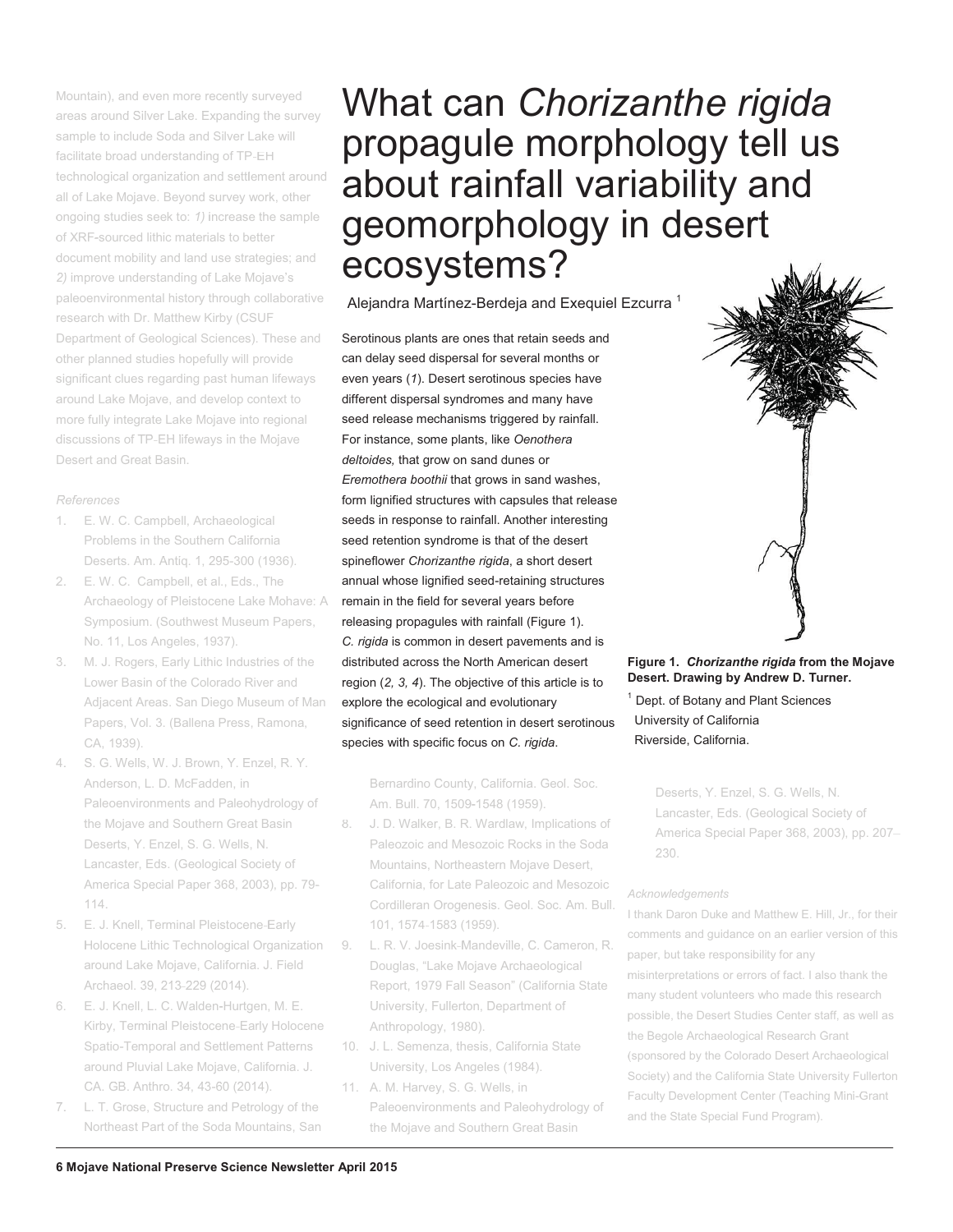Deserts are characterized by low and unpredictable rainfall (*5, 6*). However, desert rainfall is not completely random; desert regions have different seasonal precipitation patterns. In North America, the Mojave Desert has mostly winter precipitation while the Sonoran Desert has a bi-seasonal rainfall distribution pattern with both winter and summer rainfall (*7*). The interaction of rainfall and temperature imposes important challenges to plants: summer rainfall occurs in the hot season of the year when evaporation rates are very high while, in contrast, low temperatures during the long cool season result in low evaporation rates, allowing moisture to last longer in the soil. Moreover, the interaction between rainfall and temperature with the different soil and ground surface desert features results in soil moisture pulses of varying duration and infiltration depth (8).

Desert annuals spend most of their life as seeds (*i.e.* from a year to even several years), germinating and growing when moisture is available (*9*). These ephemeral plants display different strategies that allow them to cope with varying degrees of environmental variability and unpredictability (*10, 11*). For instance, long days and rising temperatures indicate the beginning of the summer, and even if there is available water, winter annuals will not germinate until days shorten and temperatures drop, signaling the beginning of the cool season (*12*). Furthermore, not all of the seeds of an individual's cohort will germinate at the same time, a strategy that allows them to spread the risk of germination between years as a "bet-hedging" strategy (*10, 11, 13*). It has been suggested that delaying seed dispersal and timing of seed release allows desert annuals to cope with environmental variability as well (*1, 2*). In our research, we addressed two questions related to seed retention in the rigid spineflower: How does *C. rigida* avoid releasing seeds in response to a summer rain, a false cue that would prove fatal for seedlings? Does delayed seed dispersal allow *C. rigida* to cope with a highly unpredictable desert environments?

*Chorizanthe rigida* (rigid spineflower, Polygonaceae) is a winter desert annual germinating during the cool season and setting seed at the end of the spring. Its tiny flowers

ł,



**Figure 2.** *Chorizanthe rigida* **grows in the spring time (top) and its lignified skeletons remain in the field for several years retaining seeds and releasing them to rainfall (bottom).**

produce an achene that matures inside an involucre composed of three spiny bracts. The propagules of *C. rigida* are formed by the involucre containing the achene (Figure 3). The seed germinates inside the involucre and seedlings emerge in the winter season (*3, 4*). These plants become lignified at the end of its life cycle with the erect, short (2-10 cm), and spiny

skeleton remaining in the field for several years (Figure 2). *C. rigida* is distributed from Baja California's Central Desert (lat. 29°N) to the Great Basin in Nevada (lat. 40°N) and is common in the Mojave and Sonoran deserts (Figure 4). Because of its broad distribution range, *C. rigida* experiences both different seasonal and withinseason rainfall patterns that vary in their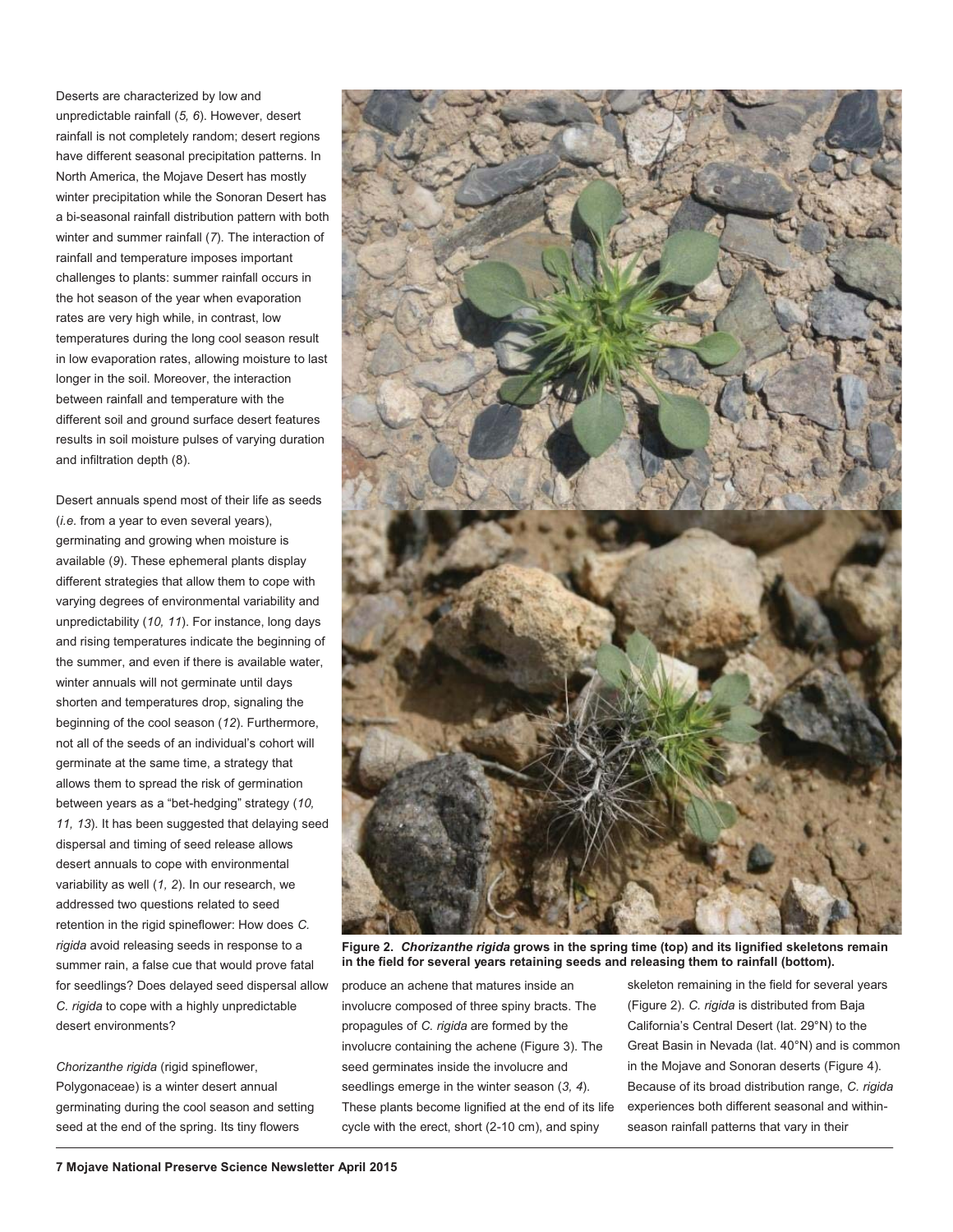predictability, an ideal system to study the adaptations of serotinous species to different levels of environmental variability and unpredictability.

*Chorizanthe rigida* has an interesting dispersal mechanism: the involucres are attached to the plant by a pedicel that when wet, softens, allowing raindrops to detach them. The remaining attached involucres are retained when both their pedicels and the plant dry again after the rainfall event occurs. Since the base of the pedicel controls detachment of the involucre, we measured both the involucre base area and the force needed to cause detachment to investigate if *C. rigida* could prevent releasing propagules to a false summer rain cue. We sampled *C. rigida* populations occurring at sites that had either mostly winter rainfall or a bi-seasonal rainfall regime. We found that propagules of plants from sites with both summer and winter rainfall had involucre bases double the size of those from strict winter rain deserts. We also found that bases with a larger area required more force to detach than those of smaller involucres. Our results show that different biomechanical ecotypes have evolved as a response to different seasonal rainfall patterns allowing *C. rigida* to avoid dispersing seeds to a false summer rainfall cue (*14*).

Rainfall in deserts is erratic; a germinationcausing rain may or may not be followed by subsequent rainfall events (*6*). To cope with unpredictability, many desert annuals have evolved bet-hedging strategies such as soil seed banking (*10, 13*). A less explored bet-hedging trait is seed size. In a randomly varying environment, plants should produce a variable cohort of seed sizes, with many small seeds that have high survival probabilities in a favorable season and some large seeds that have higher survival probabilities in an unfavorable year that would allow them to achieve long–term persistence (14). Given that C. rigida retains its entire seed cohort in its tissues, it is an excellent system to investigate bet-hedging theory predictions regarding within-individual seed size variation. We collected plants from sites varying in winter rainfall unpredictability and performed morphometric measurements on the propagules. Our results showed that there is higher seed size



**Figure 3.** *Chorizanthe rigida* **propagules formed by the involucres (left) containing an achene (right).**

variation in *C. rigida* individuals from sites with more unpredictable rainfall. By producing many small seeds and some larger seeds *C. rigida* may display a bet-hedging strategy as seeds of different size have different probabilities of surviving and getting established (Figure 3).

Desert pavements surfaces are covered with packed rocks of different sizes depending on their age and parent material. Soils underlying desert pavements are very fine and have relatively high salt content because they have low water infiltration (*16*). Desert pavements are surrounded by shrub mounds that have contrasting hydrological and micro-topographical conditions. Shrub-mounds have sandy soils with good water infiltration and higher nutrient availability from litter decomposition (*17*). Many desert annuals prosper under nurse shrubs that provide shade and higher nutrient and moisture



**Figure 4.** *Chorizanthe rigida* **is distributed from the Mojave (blue) to the Sonoran (red) deserts.**



**Figure 5.** *Chorizanthe rigida* **on the desert pavements at the end of the growing season at the Clark Mountains Wilderness Area in the Mojave Desert National Preserve.**

availability (*18, 19*). In contrast to the predictions of the nurse plant model, the rigid spineflower is associated with the apparently harsh environment of desert pavements. We characterized the micro-topographical surface and soil conditions of desert pavements and shrub mounds in order to analyze the microhabitat distribution of *C. rigida*. We found that *C. rigida* was distributed in the rough edges of desert pavements or in desert pavements formed by large rocks (Figure 5). In contrast to nurse-shrub associated desert annuals whose seeds get dispersed by wind or animals into the shrub mounds at the end of the growing season, *C. rigida* retains its seeds and synchronizes seed releases with winter rainfall. By doing this, the propagules of *C. rigida* are dispersed by runoff to deserts pavement surfaces, germinating immediately after rains at a time when there is available moisture in the soil. Timing seed release lets *C. rigida* establish in the desert pavements which provide stable conditions necessary for long-term persistence of the dead seed-retaining skeletons until the next rain event occurs (*20*).

Despite the extreme variability and unpredictability of desert ecosystems, seed retention and timing of seed release to seasonal rain cues allows *C. rigida*, a serotinous desert

ł,